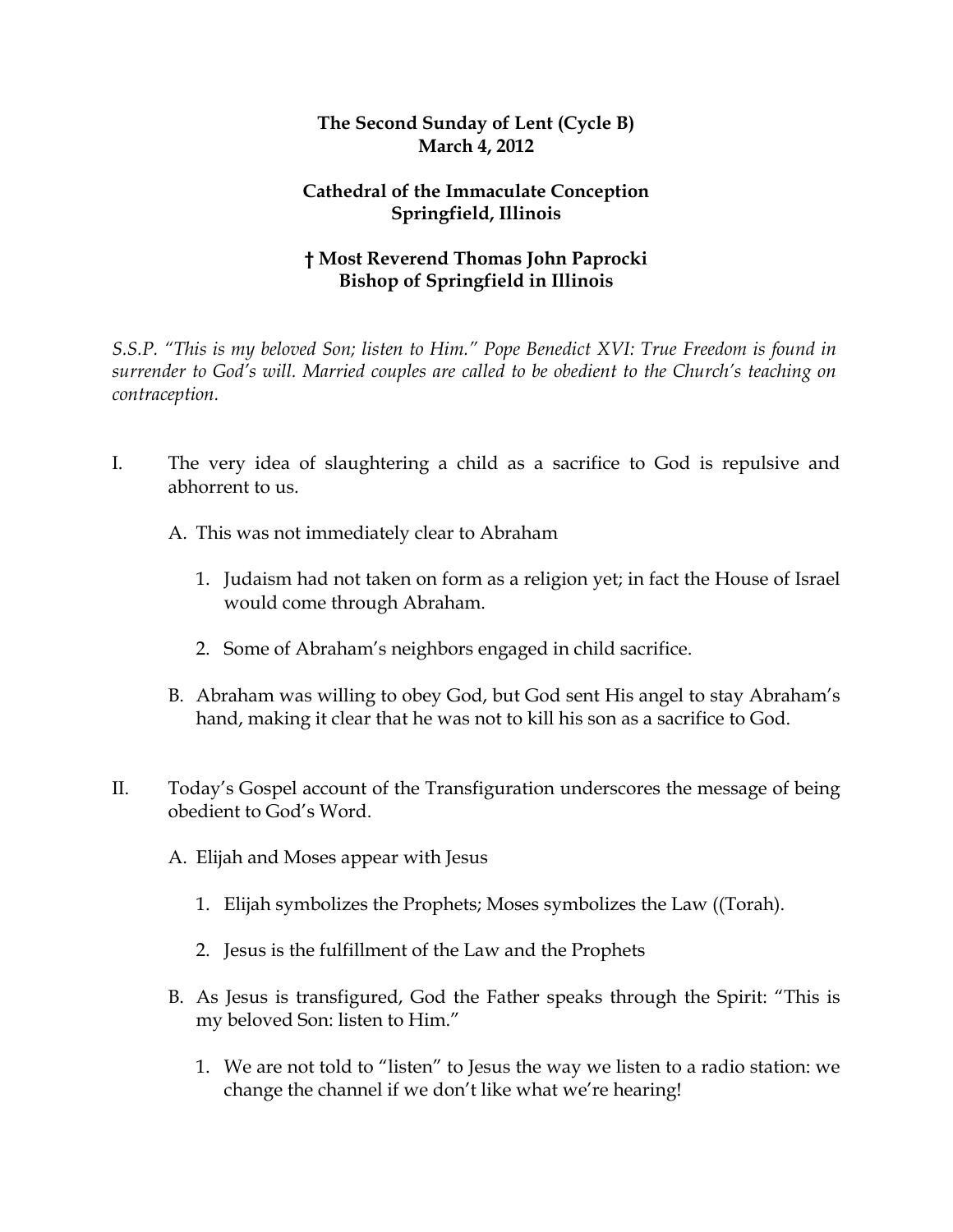- 2. God asks us to "listen" in the sense of being obedient to His Son.
- C. Obedience is not easy to hear about in our culture; we cherish freedom.
	- 1. Pope Benedict XVI acknowledged this during his apostolic visit to the United States in 2008; at a Mass in New York's Yankee Stadium, he said that true freedom is found in surrender to God's will.
	- 2. Freedom does not mean do whatever you want; true freedom protects our liberty to follow God's call without government interference.
- D. Much has been said about the HHS mandate that will require inclusion of contraception, sterilization and abortion-inducing drugs to be covered in all health insurance programs.
- E. Proponents of this mandate want to make this into a debate about contraception; but contraception is not the issue, government interference in religious liberty is the issue.
- F. Simply substitute some other religion and some other mandate to make this clear:
	- 1. It would be wrong for the government to tell the Jewish owner of a delicatessen that he had to serve pork, or even to give him an exemption but require that pork be sold on his premises because the government wants to promote pork production and besides, "the other white meat" is good for you.
	- 2. It would be wrong for the government to tell a Muslim that he could not pray at work on Fridays because that would disrupt productivity.
	- 3. It would be wrong for the government to tell Native American who spoke a peace pipe as part of their religious rituals that they could not do so because smoking is bad for your health.
- III. At the same time, we should not avoid the issue of contraception, because some think it is an archaic or bizarre teaching of the Catholic Church.
	- A. The Church teaches that artificial contraception is wrong, but planning the size of one's family can be done with natural family planning.